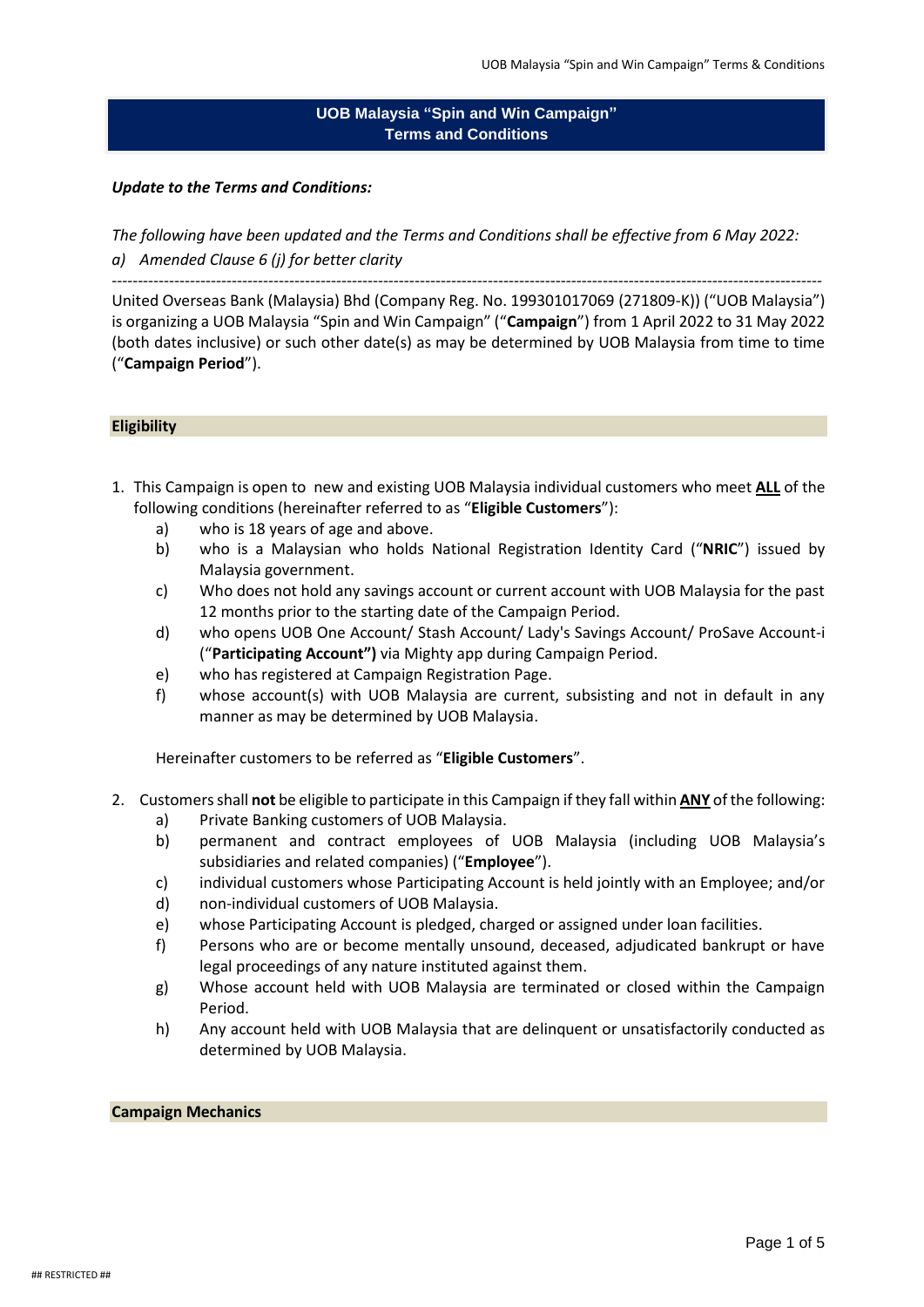- 3. Upon registration, Eligible Customer can gain an entry to spin the wheel and earn the Prize worth up to One Hundred Ringgit Malaysia (RM100). The spin the wheel process is via a random computerized system.
- 4. Upon spinning the wheel, Eligible Customer needs to click "Redeem Now", fill in last six (6) digits of NRIC and first three (3) letter name as per NRIC to redeem the Prize.

For avoidance of doubt, Eligible Customer shall open a Participating Account via UOB Mighty app within fourteen (14) days ("**Stipulated Time**") to redeem the Prize. Each Eligible Customer can redeem maximum one (1) Prize throughout Campaign Period irrespective of the total number of Participating Accounts opened throughout the Campaign Period.

- 5. The Prize shall be forfeited if Eligible Customer did not open a Participating Account within the Stipulated Time and/or provided incorrect or incomplete details at Campaign Registration Page.
- 6. This Campaign is valid in conjunction with the following UOB campaigns (hereinafter "**Other Campaigns**"):
	- a. UOB RM50 Reward Campaign
	- b. UOB Apple Watch Giveaway Campaign
	- c. UOB Exclusive Partners Cash Reward Campaign
	- d. UOB Lady's Savings Account Member-Get-Member Promotions
	- e. UOB Malaysia x BIG Pharmacy Promotion
	- f. UOB Malaysia x Foodpanda Promotion
	- g. UOB Malaysia x Digi Promotion
	- h. UOB Malaysia x Grab Promotion
	- i. UOB Malaysia x Maxis Promotion
	- j. Any other deposit campaigns launched from time to time that specifically includes this Campaign.

In the event the Eligible Customer has received the Prize from this Campaign, Eligible Customer can still participate in Other Campaigns and this Campaigns, subject to the respective terms and conditions governing the Other Campaigns.

### **Prizes**

7. The prizes ("**Prize**") allocated for the Campaign are as stated in Table A below:

### **Table A – Prize**

| <b>Prize</b> | <b>Denomination (RM)</b> | Quantity | Total (RM) |
|--------------|--------------------------|----------|------------|
|              |                          | 3,664    | 18,320     |
|              | 10                       | 732      | 7,320      |
|              | 20                       | 133      | 2,660      |
| 4            | 50                       | 100      | 5,000      |
|              | 100                      | 67       | 6,700      |
|              |                          | 4,696    | 40,000     |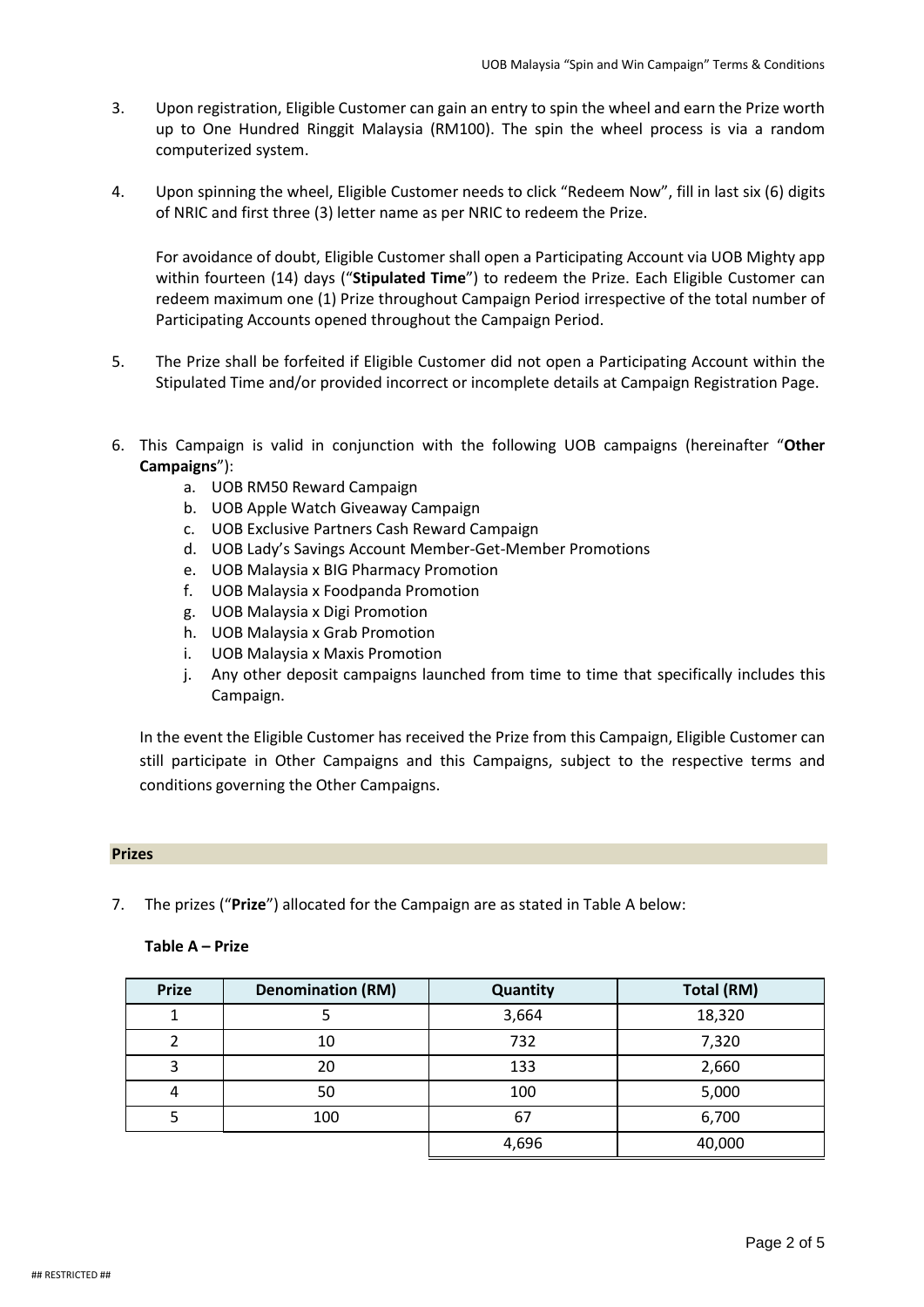#### **Prize Fulfilment Process**

- 8. The total Prize allocated under this Campaign is RM40,000 which will be awarded on first-come, first-served basis and subject to availability. UOB Malaysia does not have any obligation to inform Eligible Customers should the Prize reach its allocated limit.
- 9. The Prize will be credited into Eligible Customer's Participating Account within ninety (90) days from the end of Campaign Period and will be reflected in Participating Account's statement accordingly. The contents of the Participating Account's statement showing the Prize shall be treated as correct and conclusive evidence of Eligible Customer's receipt of the Prize.
- 10. In the event that the Participating Account is suspended, frozen or closed during Campaign Period for whatsoever reasons before the crediting of the Prize into the Participating Account, UOB Malaysia reserves the right to forfeit the Prize.
- 11. UOB Malaysia reserves the right to substitute or vary the Prize at any time with prior notice for another prize which is similar or equivalent with the value of the Prize.
- 12. The Prize awarded is non-transferable to any other party or parties and not exchangeable for other goods or credit, whether in part or in full.
- 13. The Prize awarded do not include any accessories or items that are shown in the leaflet, website or any marketing material pertaining to this Campaign, as they are for illustration purposes only.
- 14. For the purpose of this Campaign, all deposits must be made using Fresh Funds. The term 'Fresh Funds' means monies or funds in Ringgit Malaysia howsoever transferred, credited, or paid into the Participating Account of the Eligible Customers from other bank(s) and/or financial institution(s) through whatever means including but not limited to cash, Inter Bank Giro transfers, instant fund transfers between banks and collection and payment of cheques drawn on such other bank(s) and where such monies or funds paid or credited into the Participating Accounts of the Eligible Customers are utilized by the Eligible Customers to make placements pursuant to the terms and conditions herein within seven (7) Business Days after such monies or funds have been paid or credited into the relevant Participating Account of the Eligible Customers. The term "Business Day" shall mean a day on which UOB Malaysia is open for business in Kuala Lumpur, Malaysia.
- 15. Funds transferred from any existing UOB Malaysia's Savings / Current / Fixed Deposit / Foreign Currency account(s) or in the form of UOB Malaysia's cheques, cashier's orders or demand drafts shall not be considered as Fresh Funds.

#### **General Terms and Conditions**

16. The Eligible Customers agree to be bound by these terms and conditions, Terms and Conditions Governing Accounts and Services (Conventional Banking) and Terms and Conditions Governing Islamic Accounts and Services (collectively as "**Generic T&Cs**"), including any amendments or variations to it and the decision of UOB Malaysia in connection with any matter relating to the Campaign shall be final, conclusive and binding on the Eligible Customers. If there is any inconsistency between these terms and conditions and Generic T&Cs, these terms and conditions shall prevail.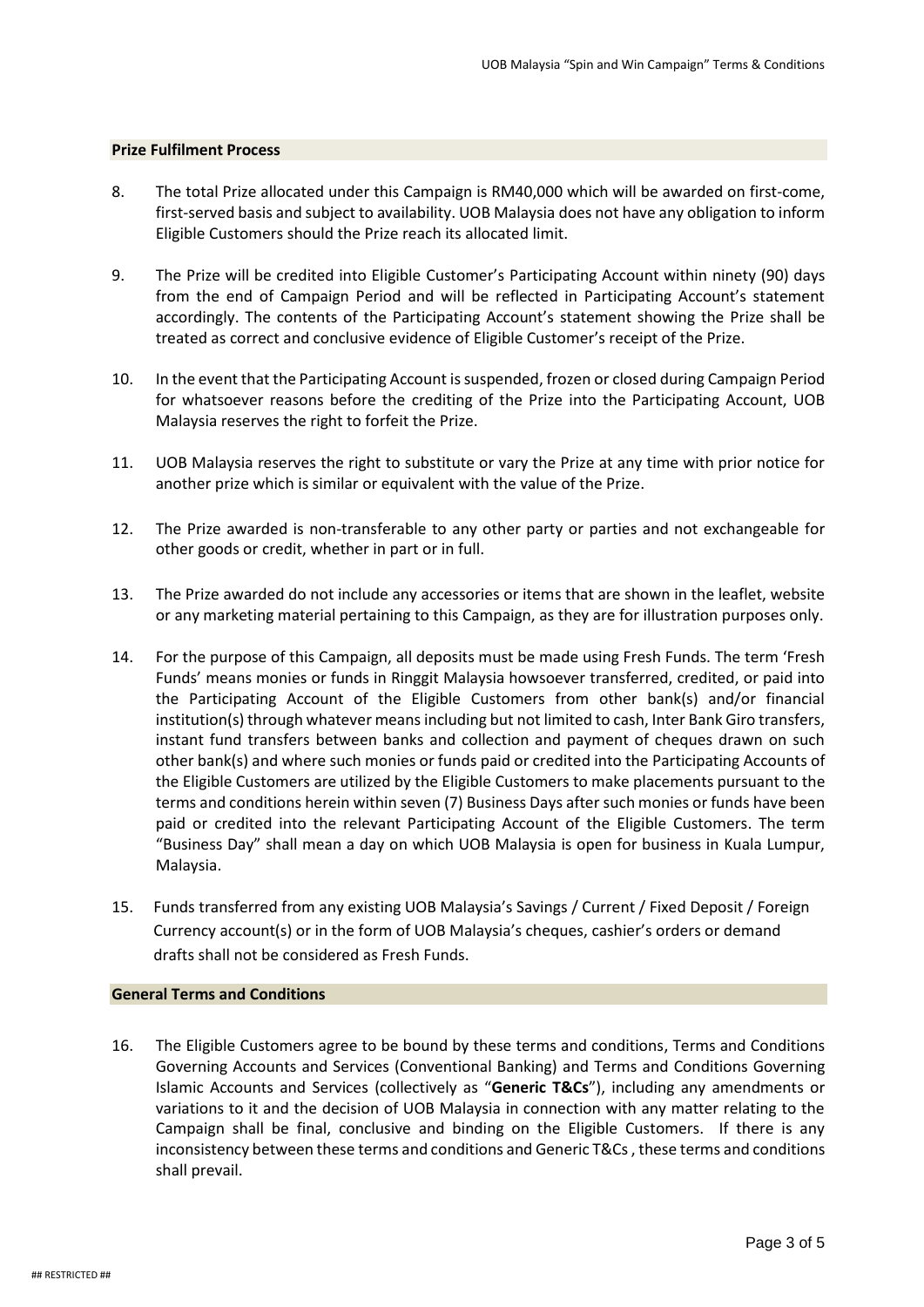- 17. Customers shall seek clarification from UOB Malaysia's authorized representative if there are any terms and conditions that the customers do not understand.
- 18. Unless specifically mentioned in this terms and conditions, this Campaign is not valid with other UOB Malaysia's campaign and no other special, additional, preferential rates and/or gift shall be given to the Eligible Customers in addition to this Campaign.
- 19. The records of deposit transactions maintained by UOB Malaysia and UOB Malaysia's decision in all matters (including but not limited to any dispute arising therefrom) relating to this Campaign shall be final, conclusive and binding on the Eligible Customers. UOB Malaysia shall not be obliged to give any reason or entertain any correspondence with any person(s) or any party(ies) on any matter concerning this Campaign.
- 20. UOB Malaysia shall not be responsible nor shall accept any liabilities of any nature and however arising or suffered by the Eligible Customers or any third parties resulting directly or indirectly from this Campaign, unless due to UOB Malaysia's gross negligence or willful misconduct specifically related to this Campaign.
- 21. Deposit products are protected by Perbadanan Insurans Deposit Malaysia ("PIDM") up to Ringgit Malaysia Two Hundred Fifty Thousand (RM250,000) for each depositor. Eligible Customers may obtain a copy of the PIDM brochure from any of UOB Malaysia's branches. UOB Malaysia is a member of PIDM.
- 22. To the fullest extent permitted by law, UOB Malaysia expressly excludes and disclaims any representations, warranties or endorsements, expressed or implied, written or oral, without limitation to those published in any mass media, marketing or advertising materials, including but not limited to, any warranty of quality, merchantability or fitness for a particular purpose in respect of this Campaign.
- 23. UOB Malaysia shall not be liable for any misinterpretation or misrepresentation of facts by any unauthorised third party in respect of this Campaign offered and published in any media, marketing or advertising materials.
- 24. In the event of any inconsistency between these terms and conditions and any advertising, promotional, publicity and other materials relating to or in connection with this Campaign, these terms and conditions shall prevail.
- 25. UOB Malaysia reserves the right to cancel, withdraw, suspend, extend or terminate the Campaign prior to the expiry of the Campaign Period, wholly or in part, at any time, with prior notice. For the avoidance of doubt, cancelation, withdrawal, suspension, extension or termination by UOB Malaysia of the Campaign shall not entitle the Eligible Customers to any claim or compensation against UOB Malaysia for any and all losses or damages suffered or incurred by the Eligible Customers whether as a direct or indirect result of such cancelation, withdrawal, suspension, extension or termination, unless due to UOB Malaysia's gross negligence or willful misconduct specifically related to this Campaign.
- 26. To the fullest extent permitted by Shariah, UOB Malaysia reserves the right to add, delete, suspend or vary the Campaigns terms and conditions, from time to time, wholly or in part, by providing prior notice to the Eligible Customers via posting on UOB Malaysia's website, displaying a notice at any of UOB Malaysia's branches and/or a statement insert in the Statement of Account or any other manner as determined by UOB Malaysia from time to time.